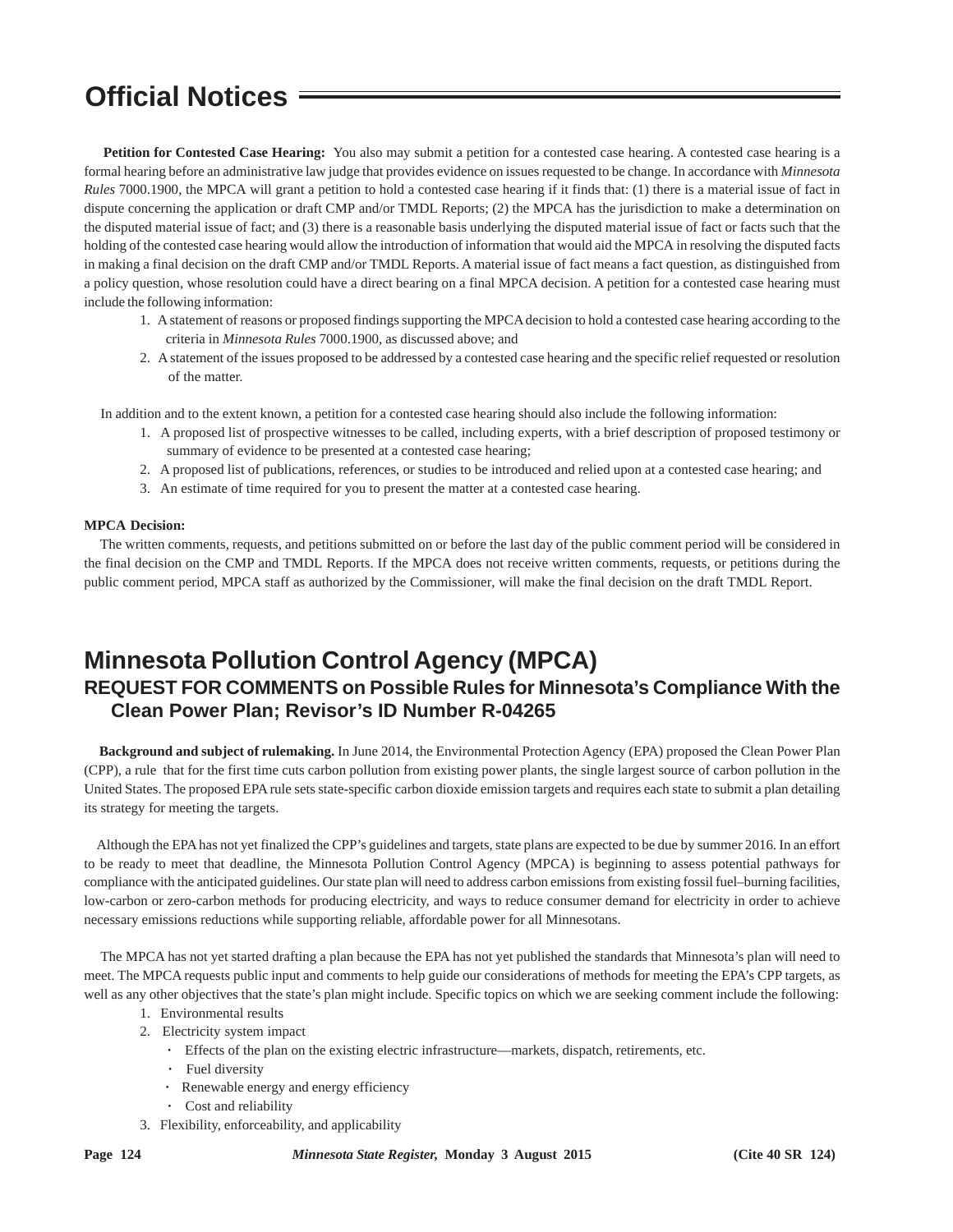### **Official Notices**

- **·** Federal enforceability while assuring state control over compliance
- **·** Flexibility for regulated entities
- **·** Methods to capture reductions from all sources
- 4. Multistate approach
	- **·** Things to consider in a possible multistate plan
- 5. Equity
	- **·** Equity considerations across regulated entities—distribution, etc.
	- **·** Impact on communities of environmental-justice concern—minority populations, neighborhoods bearing disproportionate financial or environmental burdens, etc.
	- **·** Cost and reliability
	- **·** Geographic equity
- 6. General issues or other considerations not listed above

 **Parties affected.** The rules the MPCA is considering would probably affect all Minnesotans in some form—most directly the power companies as regulated entities, but also the utility consumers who purchase electricity from them. Rule requirements to reduce carbon dioxide will support Minnesota's efforts to address climate change and should have a co-benefit of reducing pollutants such as sulfur dioxide and nitrogen oxides, which can provide health benefits to all Minnesotans, particularly sensitive receptors (e.g., children with asthma).

 **Statutory authority.** *Minnesota Statutes*, § 116.07, subd. 4, authorizes the MPCA to adopt rules and standards for the prevention, abatement, and control of air pollution.

 **Rules drafts.** The MPCA has not yet drafted the rules under consideration. If you are interested in being notified when a draft is available and of other activities relating to this or other MPCA rulemakings, we encourage you to register for GovDelivery notices at  *https://public.govdelivery.com/accounts/MNPCA/subscriber/new?topic\_id=MNPCA\_234*

 **Public comment.** Interested parties may submit comments or information on these possible rules to Katie Izzo at the contact information listed below until the MPCA drafts and publishes a proposed rule in the *State Register*. We encourage you to submit your comments in writing for the sake of clarity and accuracy in our considerations, but you may also comment by phone.

 The MPCA does not anticipate that the rule amendments will require a local government to adopt or amend an ordinance or other regulation under *Minnesota Statutes,* § 14.128. Local governments may submit written information to the contrary.

 The MPCA requests any information pertaining to the cumulative effect of the rule amendments with other federal and state regulations related to the specific purpose of the rule. *Cumulative effect* means the impact that results from incremental effects of the proposed rule in addition to other rules, regardless of what state or federal agency has adopted the other rules.

 The MPCA does not plan to appoint an advisory committee to comment on the possible rules; however, stakeholder meetings are ongoing. Upcoming meeting dates as well as agendas, notes, and other related documents will be posted at *http://www.pca.state.mn.us/w9y3awr*

 **Agency contact person.** Comments, questions, and requests for more information on these possible rules should be directed to

Katie Izzo 520 Lafayette Rd. St. Paul, MN 55155 **E-mail:** *katie.izzo@state.mn.us* **Phone:** (651) 757-2595 **Fax:** (651) 297-8676.

 **Alternative format.** Upon request, this information can be made available in an alternative format, such as large print, braille, or audio. To make such a request, please contact the agency contact person at the address or telephone number listed above.

 **NOTE:** Comments received in response to this notice will not necessarily be included in the formal rulemaking record submitted to the Administrative Law Judge (ALJ) if and when the MPCA begins a proceeding to adopt rules. The MPCA is required to submit to the ALJ